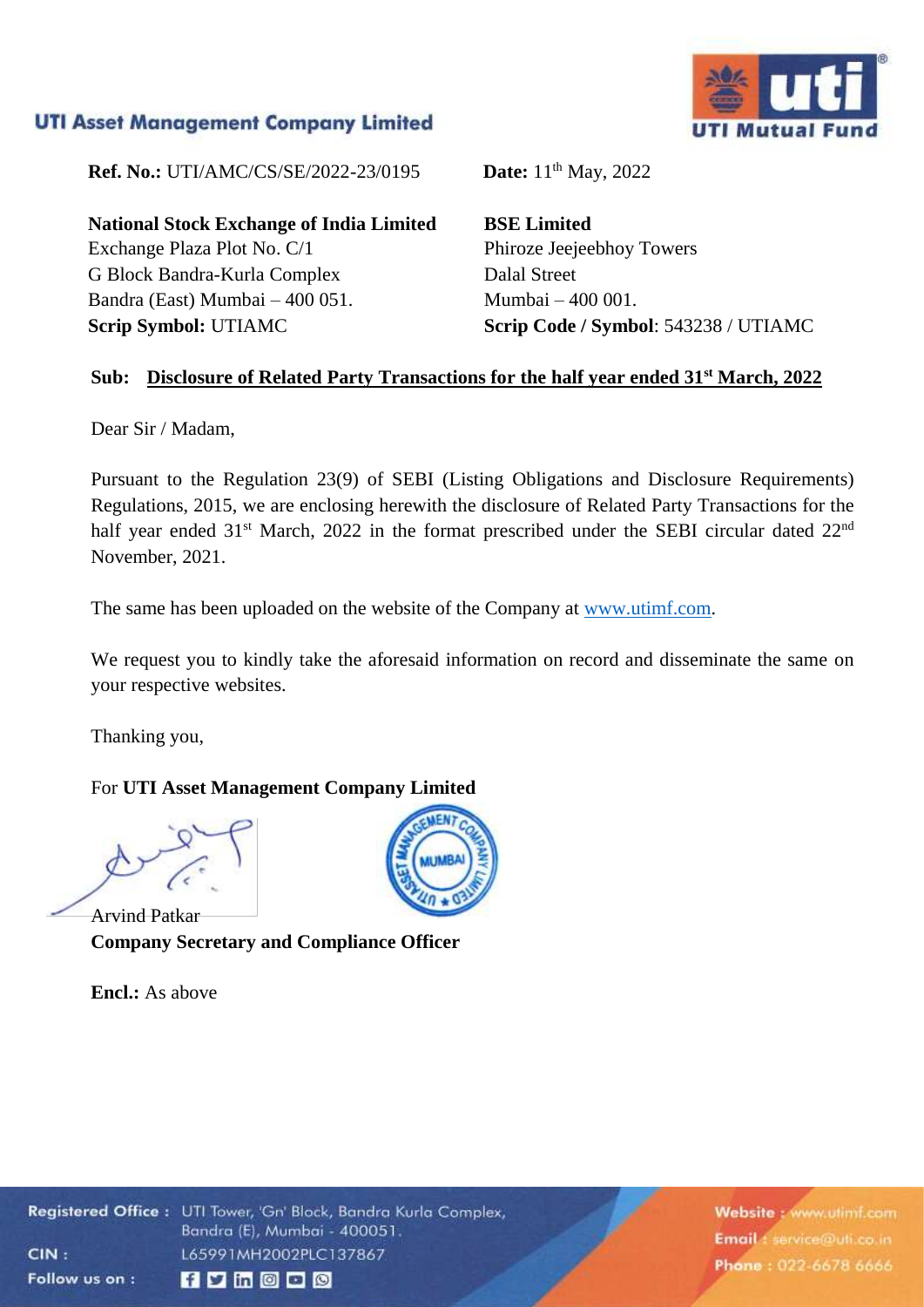| lisclosure of Related Party Transactions for the half vear ended 31st March, 2022 in the format prescribed under the SEBI Circular dated 22nd November, 202 |  |  |  |
|-------------------------------------------------------------------------------------------------------------------------------------------------------------|--|--|--|

|                       |                                                                                   |     |                                                          |                                                                                                                                                             | Additional disclosure of related party transactions - applicable only in case the related party transaction relates to loans, inter-<br>corporate deposits, advances or investments made or given by the listed entity/subsidiary. These details need to be disclosed only once<br>during the reporting period when such transaction was undertaken. |                                                                                         |                                                   |                                                                          |                                 |                                                                                                    |                         |               |                                                                         |                             |        |                       |                                                                                                                   |
|-----------------------|-----------------------------------------------------------------------------------|-----|----------------------------------------------------------|-------------------------------------------------------------------------------------------------------------------------------------------------------------|------------------------------------------------------------------------------------------------------------------------------------------------------------------------------------------------------------------------------------------------------------------------------------------------------------------------------------------------------|-----------------------------------------------------------------------------------------|---------------------------------------------------|--------------------------------------------------------------------------|---------------------------------|----------------------------------------------------------------------------------------------------|-------------------------|---------------|-------------------------------------------------------------------------|-----------------------------|--------|-----------------------|-------------------------------------------------------------------------------------------------------------------|
|                       | Details of the party (listed entity /subsidiary) entering<br>into the transaction |     |                                                          | Details of the counterparty                                                                                                                                 |                                                                                                                                                                                                                                                                                                                                                      | Value of the related party transaction                                                  | Value of<br>transaction                           | In case monies are due to either<br>party as a result of the transaction |                                 | In case any financial indebtedness is incurred to<br>make or give loans, inter-corporate deposits, | advances or investments |               | Details of the loans, inter-corporate deposits, advances or investments |                             |        |                       |                                                                                                                   |
| Sr. No.               | Name                                                                              | PAN | Name                                                     | Relationship of the counterparty<br>PAN<br>with the listed entity or its subsidiary                                                                         | Type of related party transaction                                                                                                                                                                                                                                                                                                                    | as approved / ratified by the audit<br>committee for the full financial year<br>2021-22 | during six<br>months ended<br>31st March,<br>2022 |                                                                          | Opening balance Closing balance | Nature of<br>indebtednes<br>(loan/issuane<br>of debt/any<br>other etc.)                            | Cost                    | <b>Tenure</b> | Nature (loan<br>advance/<br>tercorporat<br>deposit/<br>investment)      | <b>Interest Rate</b><br>(%) | Tenure | Secured/<br>unsecured | <b>Purpose for</b><br>which the fund<br>will be utilised<br>by the ultima<br>recipient of<br>funds (end<br>usage) |
|                       | UTI ASSET MANAGEMENT<br><b>COMPANY LIMITED</b>                                    |     | <b>JTI</b> International Limited                         | Wholly owned subsidiary                                                                                                                                     | Consultancy fees                                                                                                                                                                                                                                                                                                                                     | 0.34                                                                                    | 0.34                                              |                                                                          | 0.34                            |                                                                                                    |                         |               |                                                                         |                             |        |                       |                                                                                                                   |
|                       | UTI ASSET MANAGEMENT<br>COMPANY LIMITED                                           |     | <b>UTI</b> International Limited                         | Wholly owned subsidiary                                                                                                                                     | Set up cost                                                                                                                                                                                                                                                                                                                                          | 0.66                                                                                    | 0.66                                              |                                                                          | 0.66                            |                                                                                                    |                         |               |                                                                         |                             |        |                       |                                                                                                                   |
|                       | UTI ASSET MANAGEMENT<br>COMPANY LIMITED                                           |     | UTI International (Singapore)<br>Private Limited         | Wholly owned subsidiary                                                                                                                                     | lusiness Support Service Fees<br>Expense                                                                                                                                                                                                                                                                                                             | 7.91                                                                                    | 4.33                                              | 1.49                                                                     | 2.21                            |                                                                                                    |                         |               |                                                                         |                             |        |                       |                                                                                                                   |
|                       | UTI ASSET MANAGEMENT<br>COMPANY LIMITED                                           |     | UTI International (Singapore)<br>Private Limited         | Wholly owned subsidiary                                                                                                                                     | PMS Fees (Income)                                                                                                                                                                                                                                                                                                                                    | 11.43                                                                                   | 6.60                                              | 1.95                                                                     | 3.08                            |                                                                                                    |                         |               |                                                                         |                             |        |                       |                                                                                                                   |
|                       | UTI ASSET MANAGEMENT<br>COMPANY LIMITED                                           |     | UTI Investment Management<br>'ompany (Mauritius) Limited | Wholly owned subsidiary                                                                                                                                     | PMS Fees (Income)                                                                                                                                                                                                                                                                                                                                    | 2.6                                                                                     | 1.44                                              | 0.34                                                                     | 0.23                            |                                                                                                    |                         |               |                                                                         |                             |        |                       |                                                                                                                   |
|                       | UTI ASSET MANAGEMENT<br>COMPANY LIMITED                                           |     | <b>JTI Retirement Solutions Limited</b>                  | Wholly owned subsidiary                                                                                                                                     | Rent Income                                                                                                                                                                                                                                                                                                                                          | 0.42                                                                                    | 0.19                                              |                                                                          |                                 |                                                                                                    |                         |               |                                                                         |                             |        |                       |                                                                                                                   |
|                       | UTI ASSET MANAGEMENT<br>COMPANY LIMITED                                           |     | UTI Retirement Solutions Limited                         | Wholly owned subsidiary                                                                                                                                     | Reimbursement received towards<br>employee benefit expenses &<br>dministrative Expenses                                                                                                                                                                                                                                                              | 3.67                                                                                    | 1.84                                              | 0.57                                                                     |                                 |                                                                                                    |                         |               |                                                                         |                             |        |                       |                                                                                                                   |
|                       | UTI ASSET MANAGEMENT<br>COMPANY LIMITED                                           |     | UTI Capital Private Limited                              | Wholly owned subsidiary                                                                                                                                     | nterest Income                                                                                                                                                                                                                                                                                                                                       | 0.24                                                                                    | 0.12                                              |                                                                          |                                 |                                                                                                    |                         |               |                                                                         |                             |        |                       |                                                                                                                   |
|                       | UTI ASSET MANAGEMENT<br>COMPANY LIMITED                                           |     | UTI Capital Private Limited                              | Wholly owned subsidiary                                                                                                                                     | Reimbursement received towards<br>dministrative Expense                                                                                                                                                                                                                                                                                              | 0.05                                                                                    | 0.05                                              | 0.05                                                                     |                                 |                                                                                                    |                         |               |                                                                         |                             |        |                       |                                                                                                                   |
|                       | UTI ASSET MANAGEMENT<br>COMPANY LIMITED                                           |     | UTI Capital Private Limited                              | Wholly owned subsidiary                                                                                                                                     | Short term loan (Extended)                                                                                                                                                                                                                                                                                                                           | 3.00                                                                                    |                                                   | 3.00                                                                     | 3.00                            |                                                                                                    |                         |               | Loan                                                                    | 8.00%                       | 1 yea  | Unsecured             | Working<br>capital purpose                                                                                        |
|                       | UTI ASSET MANAGEMENT<br>COMPANY LIMITED                                           |     | <b>FRowe Price International Ltd</b>                     | Shareholder                                                                                                                                                 | Dividend Paid                                                                                                                                                                                                                                                                                                                                        | 44.62                                                                                   |                                                   |                                                                          |                                 |                                                                                                    |                         |               |                                                                         |                             |        |                       |                                                                                                                   |
|                       | UTI ASSET MANAGEMENT<br>COMPANY LIMITED                                           |     | UTI AMC Ltd Employees<br>Provident Fund                  | <b>Employee Trusts</b>                                                                                                                                      | Contribution to the fund                                                                                                                                                                                                                                                                                                                             | 23.1                                                                                    | 11.50                                             |                                                                          |                                 |                                                                                                    |                         |               |                                                                         |                             |        |                       |                                                                                                                   |
|                       | UTI ASSET MANAGEMENT<br>COMPANY LIMITED                                           |     | UTI AMC Ltd Pension Fund                                 | <b>Employee Trusts</b>                                                                                                                                      | Contribution to the fund                                                                                                                                                                                                                                                                                                                             | 4.31                                                                                    | 2.15                                              |                                                                          |                                 |                                                                                                    |                         |               |                                                                         |                             |        |                       |                                                                                                                   |
|                       | UTI ASSET MANAGEMENT<br>COMPANY LIMITED                                           |     | Mr. Imtaiyazur Rahman                                    | Key management personnel                                                                                                                                    | Short term employee benefits                                                                                                                                                                                                                                                                                                                         |                                                                                         | 1.79                                              |                                                                          |                                 |                                                                                                    |                         |               |                                                                         |                             |        |                       |                                                                                                                   |
|                       | UTI ASSET MANAGEMENT<br>COMPANY LIMITED                                           |     | Mr. Surojit Saha                                         | Key management personnel                                                                                                                                    | Short term employee benefits                                                                                                                                                                                                                                                                                                                         | 9.46                                                                                    | 0.39                                              |                                                                          |                                 |                                                                                                    |                         |               |                                                                         |                             |        |                       |                                                                                                                   |
|                       | UTI ASSET MANAGEMENT<br><b>COMPANY LIMITED</b>                                    |     | Mr. Arvind Patkar                                        | Key management personnel                                                                                                                                    | Short term employee benefits                                                                                                                                                                                                                                                                                                                         |                                                                                         | 0.16                                              |                                                                          |                                 |                                                                                                    |                         |               |                                                                         |                             |        |                       |                                                                                                                   |
| $\mathbf{I}^{\prime}$ | UTI ASSET MANAGEMENT<br><b>COMPANY LIMITED</b>                                    |     | Mr. Imtaiyazur Rahman                                    | Key management personnel                                                                                                                                    | Post employee benefits                                                                                                                                                                                                                                                                                                                               |                                                                                         | 0.06                                              |                                                                          |                                 |                                                                                                    |                         |               |                                                                         |                             |        |                       |                                                                                                                   |
|                       | UTI ASSET MANAGEMENT<br>COMPANY LIMITED                                           |     | Mr. Surojit Saha                                         | Key management personnel                                                                                                                                    | Post employee benefits                                                                                                                                                                                                                                                                                                                               | 0.16                                                                                    | 0.02                                              |                                                                          |                                 |                                                                                                    |                         |               |                                                                         |                             |        |                       |                                                                                                                   |
| 1 <sup>1</sup>        | UTI ASSET MANAGEMENT<br>COMPANY LIMITED                                           |     | Mr. Arvind Patkar                                        | Key management personnel                                                                                                                                    | Post employee benefits                                                                                                                                                                                                                                                                                                                               |                                                                                         | 0.00                                              |                                                                          |                                 |                                                                                                    |                         |               |                                                                         |                             |        |                       |                                                                                                                   |
| 20                    | UTI ASSET MANAGEMENT<br>COMPANY LIMITED                                           |     | Mr. Imtaiyazur Rahman                                    | Key management personnel                                                                                                                                    | Share Based Payments                                                                                                                                                                                                                                                                                                                                 |                                                                                         | 2.26                                              |                                                                          |                                 |                                                                                                    |                         |               |                                                                         |                             |        |                       |                                                                                                                   |
| $\overline{2}$        | UTI ASSET MANAGEMENT<br>COMPANY LIMITED                                           |     | Mr. Surojit Saha                                         | Key management personnel                                                                                                                                    | Share Based Payments                                                                                                                                                                                                                                                                                                                                 | 3.89                                                                                    | 0.16                                              |                                                                          |                                 |                                                                                                    |                         |               |                                                                         |                             |        |                       |                                                                                                                   |
| 22                    | UTI ASSET MANAGEMENT<br>COMPANY LIMITED                                           |     | Mr. Arvind Patkar                                        | Key management personnel                                                                                                                                    | <b>Share Based Payments</b>                                                                                                                                                                                                                                                                                                                          |                                                                                         | 0.03                                              |                                                                          |                                 |                                                                                                    |                         |               |                                                                         |                             |        |                       |                                                                                                                   |
| 23                    | UTI ASSET MANAGEMENT<br>COMPANY LIMITED                                           |     | Mr. Imtaiyazur Rahman                                    | Key management personnel                                                                                                                                    | Dividend on Equity Shares                                                                                                                                                                                                                                                                                                                            |                                                                                         |                                                   |                                                                          |                                 |                                                                                                    |                         |               |                                                                         |                             |        |                       |                                                                                                                   |
| 24                    | UTI ASSET MANAGEMENT                                                              |     | Mr. Surojit Saha                                         | Key management personnel                                                                                                                                    | Dividend on Equity Shares                                                                                                                                                                                                                                                                                                                            | 0.01                                                                                    |                                                   |                                                                          |                                 |                                                                                                    |                         |               |                                                                         |                             |        |                       |                                                                                                                   |
| 25                    | <b>COMPANY LIMITED</b><br>UTI ASSET MANAGEMENT                                    |     | Mr. Narasimhan Seshadri                                  | <b>Independent Director</b>                                                                                                                                 | <b>Director Sitting Fees</b>                                                                                                                                                                                                                                                                                                                         | 0.36                                                                                    | 0.17                                              |                                                                          |                                 |                                                                                                    |                         |               |                                                                         |                             |        |                       |                                                                                                                   |
| $\mathfrak{D}$        | COMPANY LIMITED<br>UTI ASSET MANAGEMENT                                           |     | Mr. Dinesh Kumar Mehrotra                                | Chairman & Independent Director                                                                                                                             | Director Sitting Fees                                                                                                                                                                                                                                                                                                                                | 0.32                                                                                    | 0.14                                              |                                                                          |                                 |                                                                                                    |                         |               |                                                                         |                             |        |                       |                                                                                                                   |
| 27                    | COMPANY LIMITED<br>UTI ASSET MANAGEMENT                                           |     | Mr. Deepak Kumar Chatterjee                              | <b>Independent Director</b>                                                                                                                                 | Director Sitting Fees                                                                                                                                                                                                                                                                                                                                | 0.25                                                                                    | 0.12                                              |                                                                          |                                 |                                                                                                    |                         |               |                                                                         |                             |        |                       |                                                                                                                   |
| 28                    | COMPANY LIMITED<br>UTI ASSET MANAGEMENT<br><b>COMPANY LIMITED</b>                 |     | Ms. Jayashree Vaidhyanathan                              | <b>Independent Director</b>                                                                                                                                 | <b>Director Sitting Fees</b>                                                                                                                                                                                                                                                                                                                         | 0.20                                                                                    | 0.10                                              |                                                                          |                                 |                                                                                                    |                         |               |                                                                         |                             |        |                       |                                                                                                                   |
| 2 <sup>6</sup>        | UTI ASSET MANAGEMENT<br><b>COMPANY LIMITED</b>                                    |     | Ms. Dipali Hemant Sheth                                  | <b>Independent Director</b>                                                                                                                                 | Director Sitting Fees                                                                                                                                                                                                                                                                                                                                | 0.30                                                                                    | 0.14                                              |                                                                          |                                 |                                                                                                    |                         |               |                                                                         |                             |        |                       |                                                                                                                   |
|                       | UTI ASSET MANAGEMENT<br>COMPANY LIMITED                                           |     | Mr. Rajeev Kakar                                         | <b>Independent Director</b>                                                                                                                                 | <b>Director Sitting Fees</b>                                                                                                                                                                                                                                                                                                                         | 0.28                                                                                    | 0.14                                              |                                                                          |                                 |                                                                                                    |                         |               |                                                                         |                             |        |                       |                                                                                                                   |
|                       | UTI INTERNATIONAL<br>$31\,$ $\rm LIMITED$                                         |     | Mr. Christopher M W Hill                                 | Non - Executive Director of UTI<br>International Ltd. wholly owned<br>International Ltd. wholly owned<br>$\Delta_{\text{mean}}$<br>subsidiary of UTI Asset  |                                                                                                                                                                                                                                                                                                                                                      | <b>NA</b>                                                                               | 0.05                                              |                                                                          |                                 |                                                                                                    |                         |               |                                                                         |                             |        |                       |                                                                                                                   |
|                       | UTI INTERNATIONAL<br>$32$ LIMITED                                                 |     | Mr. Praveen Jagwani                                      | Management Company Limited<br>Key management personnel - wholly<br>owned subsidiary of UTI Asset Short term employee benefits<br>Management Company Limited |                                                                                                                                                                                                                                                                                                                                                      | <b>NA</b>                                                                               | 2.12                                              |                                                                          |                                 |                                                                                                    |                         |               |                                                                         | $8 \times 18$               |        |                       |                                                                                                                   |